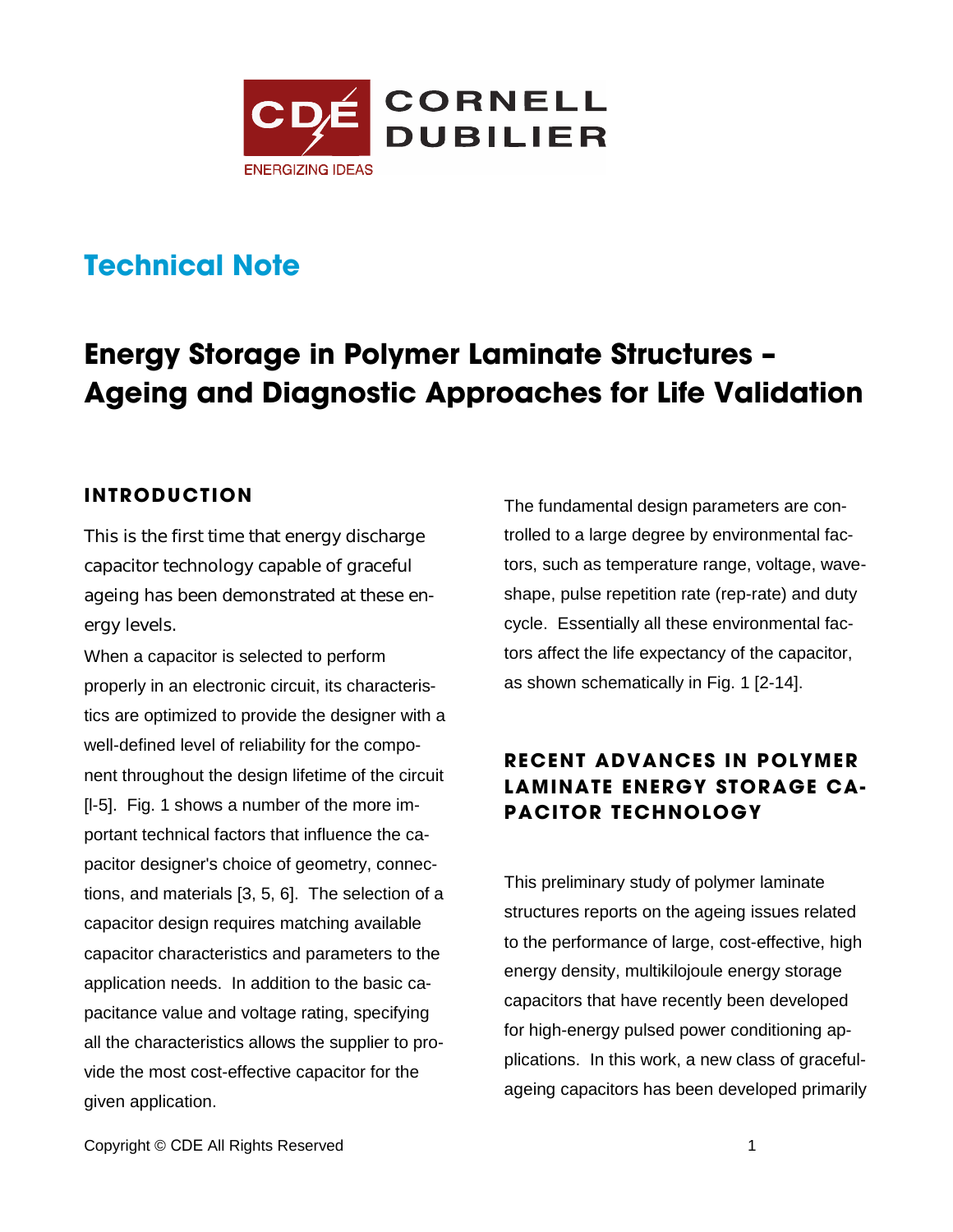for energy discharge applications, such as electrically energized lasers, electromagnetic guns and launchers, and dc power distribution bus filtering. In such systems the energy is either released from the capacitor in times ranging from tens of microseconds to milliseconds, or the ac ripple components in filtering operations are at frequencies up to a few tens of kilohertz.

The performance, reliability, and operational constraints of the capacitors are discussed, and information is presented concerning the effects of various parameters on the life of the capacitor.

### **BACKGROUND**

The need for graceful-ageing, polymer-laminate pulsed capacitors that deliver energy over time periods of submilliseconds through near dc, as opposed to microseconds or less, for numerous power electronics applications has spurred the development of large metallized electrodepulsed capacitors. These capacitors differ radically in several significant ways from capacitors that use discrete aluminum foil electrodes. The information offered here is drawn from applied research that has been successfully undertaken by the authors over the past decade, primarily at CDE, Inc., on polymer laminates that comprise new types of large metallized pulsed energy discharge capacitors in the voltage range of 2 kV to 22 kV up to 100 kJ, with

volumetric energy densities increasing up to nominally 20 Joules per cubic inch or 2.5  $MJ/m<sup>3</sup>$ .





### **DESIGN LIFE CHARACTERISTICS**

This new class of graceful-aging energy discharge capacitors is technologically founded on the factors summarized below:

1. The fractional area Iess per unit dc ontime (often referred to as the time held at full charge voltage, before energy discharge takes place) for small area laminates is nearly constant [15-20]. In addition, this has been shown to scale to very large areas, as found in multikilojoule energy storage capacitors; furthermore, the fractional capacitance loss per dc on-time or number of charge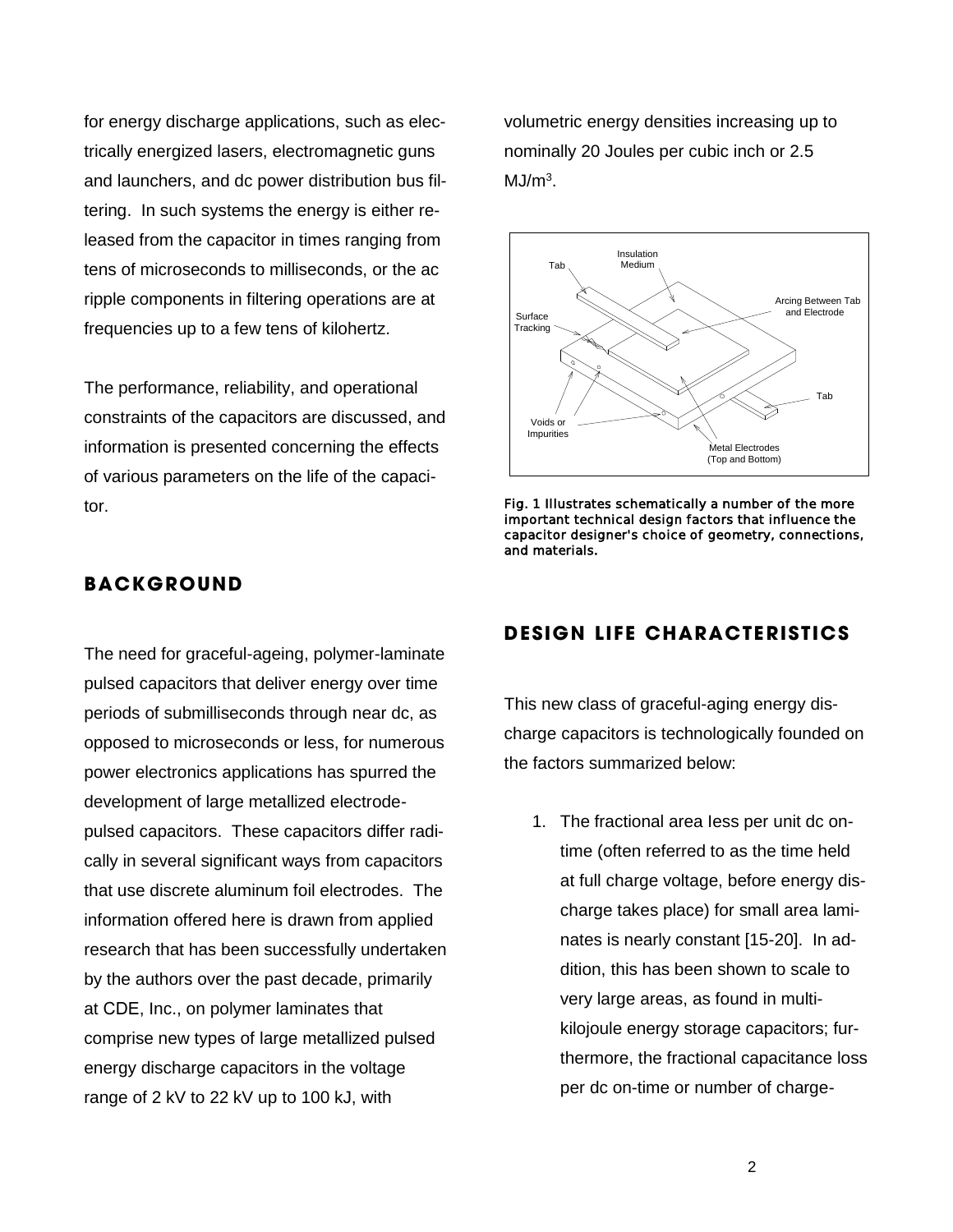discharge cycles is constant to within very small bounds [21, 22].

- 2. The question of the ageing rate is a matter of discussion, and work by MacDonald et al. clearly shows the importance of conductivity in impregnants as a control of clearing rates [23]. The model developed shows that the breakdown voltage and time-to-breakdown is a function of:
	- **Temperature**
	- Solution pH
	- Anion activity
	- Applied voltage.

The following observations can be made [23]:

For cases of interest to designers of high power electronics systems, all the voltage is likely applied across the film because of the rapid charge injection into the impregnant, whose conductivity is always significantly higher than that of the insulating polymeric film [24].

For high voltage situations, as the voltage is applied to the laminate structure, several breakdown sites can arise initially in a few seconds; however, continued growth in sites depends upon the total time of the application of voltage and voltage fraction division across the insulating film and the semi-conductive fluid [23]. Now if most of the voltage is not dropped across the film/solution interface as is generally the case, a unity growth rate of breakdown sites per second is assured.

3. The distribution of the times-to-breakdown is very sensitive to the conductivity of the fluid. The positive results obtained through the introduction of low concentrations of conductive dopants into impregnants, wellknown to the power transformer industry for many years as stabilizers, are consistent with the fundamental observations made in the MacDonald study [23].

# **OBSERVATION ON NEW TECHNOLOGIES FOR GRACEFUL-AGEING ENERGY STORAGE CAPACITORS**

Capacitor dielectrics for wound capacitors are thin, ranging from a few microns to a few hundred microns. In a large capacitor, this translates to a very large surface area. One major drawback of foil electrode capacitors is that the capacitor will have failed if any part of the dielectric breaks down. When a foil capacitor suffers a dielectric breakdown, the electrodes become connected through a low impedance connection at the point where the fault occurred. At this point, the part of the capacitor where the fault occurred is normally a short circuit and is unable to accept a charge. In a multi-series section capacitor, the shorting of one of the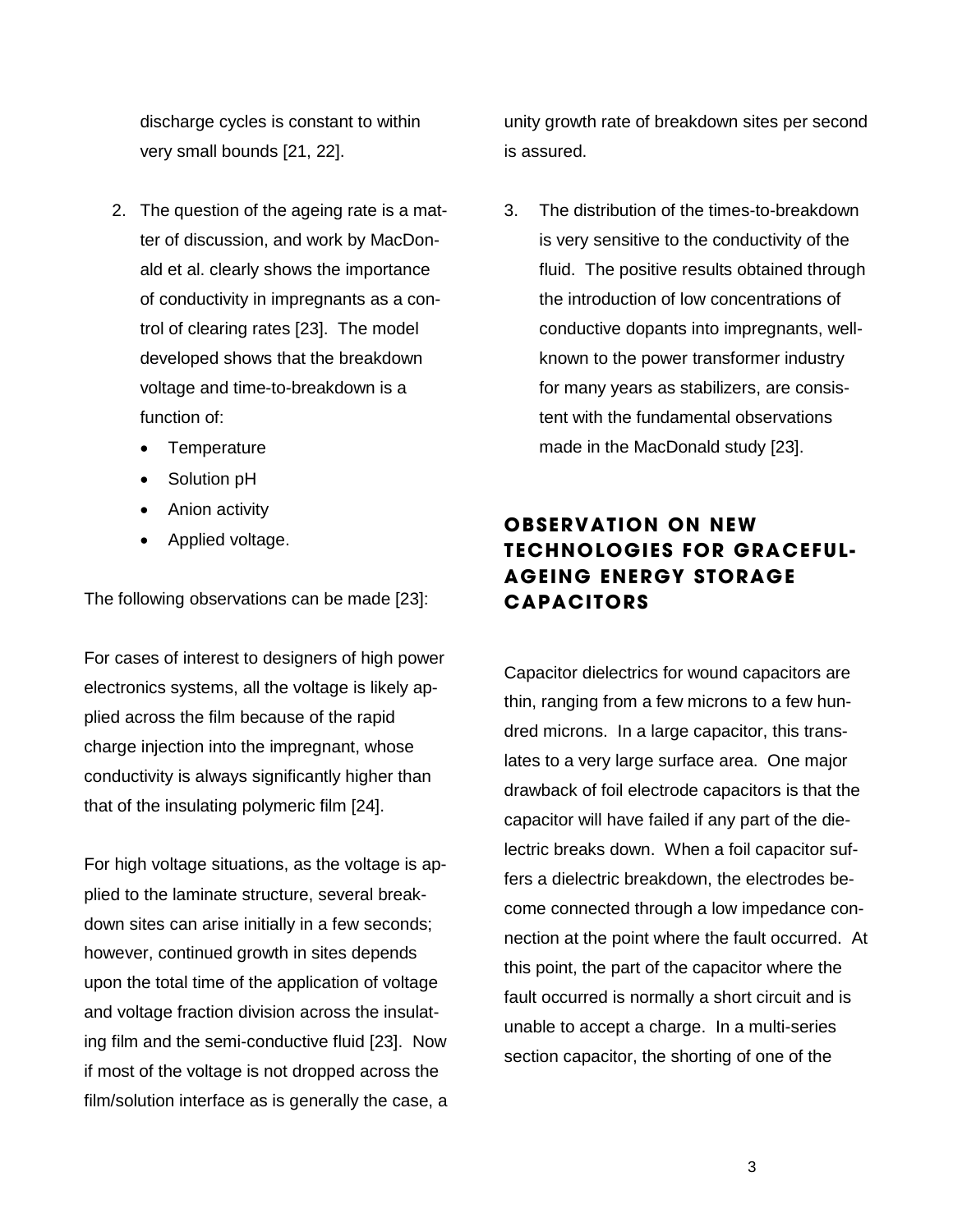series sections will result in the remaining sections operating at a higher stress.

This problem does not exist for self-healing, metallized electrode capacitors. With a selfclearing electrode, a fault in the dielectric will result in the thin metallized electrode in the immediate area of the fault being vaporized or turned from a metal conductor into a metal oxide insulator [24-33]. Because of this, these capacitors can be designed to operate at the average breakdown strength of the insulating dielectric, rather than at the minimum breakdown strength, as is required with foil capacitors [23].

Large capacitors with self clearing electrodes survive dielectric faults that number in the hundreds of thousands with the only visible evidence being a small loss of capacitance [30].

## **METALLIZED POLYMER F ILM CAPACITORS**

Fig. 2 is a typical metallized polypropylene capacitor winding cross-section after a "clearing" event has taken place. The capacitor's electrode is deposited on the dielectric prior to winding the capacitor. The electrode is extremely thin. In order to get any significant current out of a capacitor, an electrical connection must be made to the entire edge of the electrode. This area is identified as the end connection in the figures. Here, the edge of the electrode is

connected to the "end spray." In order to make sure that there is a significant amount of electrode is exposed to the "endspray," the end of the electrode is offset. This offset is referred to as the "stagger" in the winding.

When the electrode is deposited on the dielectric, there is one area that is left unmetallized. This insulating area is identified in Fig. 2 as the "margin." This is done so that neither electrode will touch both end-sprayed areas of the capacitor, shorting out the windings. One electrode is connected to one side and the other electrode will connect to the opposite "end spray."



Fig. 2 Typical metallized polypropylene capacitor winding cross-section after a "clearing" event has tak en place. The capacitor's electrode is deposited on the dielectric prior to winding the capacitor and the current-carrying electrodes are explicitly made extremely thin in order to enhance the clearing process both locally and throughout the capacitor

## **THE "SELF-CLEARING" PROCESS - GRACEFUL AGEING**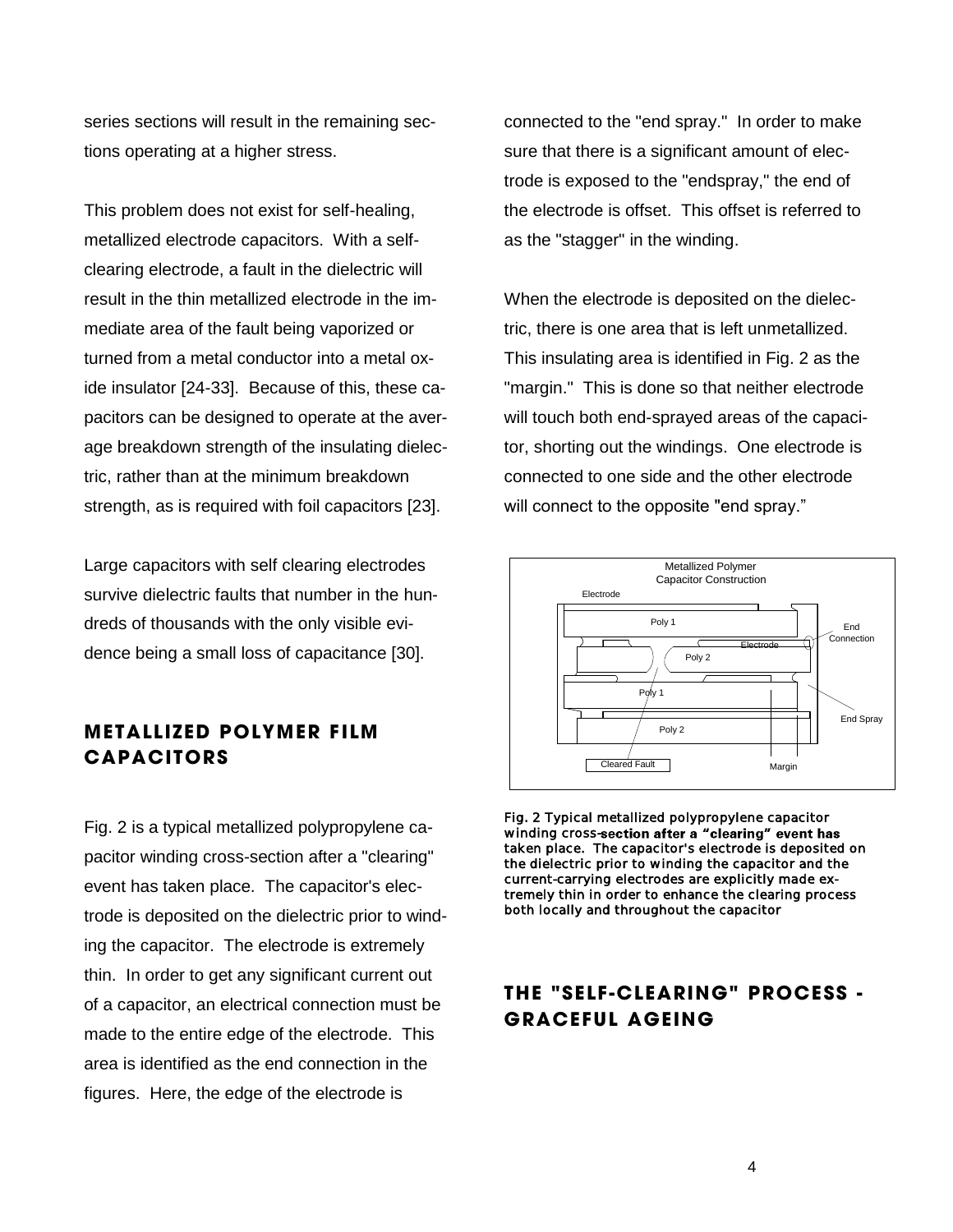If a fault should occur in the dielectric, current will flow from one end-sprayed connection, through one electrode, through the fault, out the opposite electrode and to the opposite endsprayed termination. The current in the area of the fault will attempt to go through a metal conductor so thin that it is optically translucent. The amount of current that can go through this thin electrode is very limited. The electrode in the immediate area of the fault will be blown away, acting much like a fuse, and the current will be safely interrupted. Once the fault has been cleared, as shown in Fig. 2, the capacitor will continue to function, with the only measurable damage being a small loss of capacitance.

Metallized electrode capacitors have proved to be extremely consistent capacitors that can be designed at high energy densities, for cyclelives up to 50,000 shots, without running into the infantile failure mode problem that has plagued solid aluminum foil capacitors. These new capacitors are designed to age gracefully, having no observed single point of failure - coupled with a known, predictable ageing rate. When a fault occurs in such a capacitor, the electrode is cleared away through vaporization or oxidation before any significant current can flow into the fault site. This characteristic allows the capacitors to go through tens of thousands of cycles before the capacitor capacitance is substantially reduced (say, by 5% or so). Capacitor performance assessments for two commercially available classes of high

energy density metallized film capacitors show that the maximum volumetric energy densities currently practical are close to 2.5 megajoules per cubic meter [21].



Fig. 3 Cumulative ageing rate of capacitance reduction for multik ilojoule class metallized capacitors as a function of the number of charge-discharge cycles

This is the first time that energy discharge capacitor technology capable of graceful ageing has been demonstrated at these energy levels. The ageing mode of these new capacitors is one of a slow decrease in capacitance due to the clearings that are occurring within the capacitor, resulting in a decreased metallic electrode area and hence a decline in capacitance. After the capacitor loses about 5% of its capacitance, the loss of capacitance-per-shot accelerates. Also, at between 5 to 10% loss in capacitance, sufficient gas (generated by the clearings) normally will have accumulated inside the case so as to make case swelling noticeable. For this reason, a 5% capacitance loss has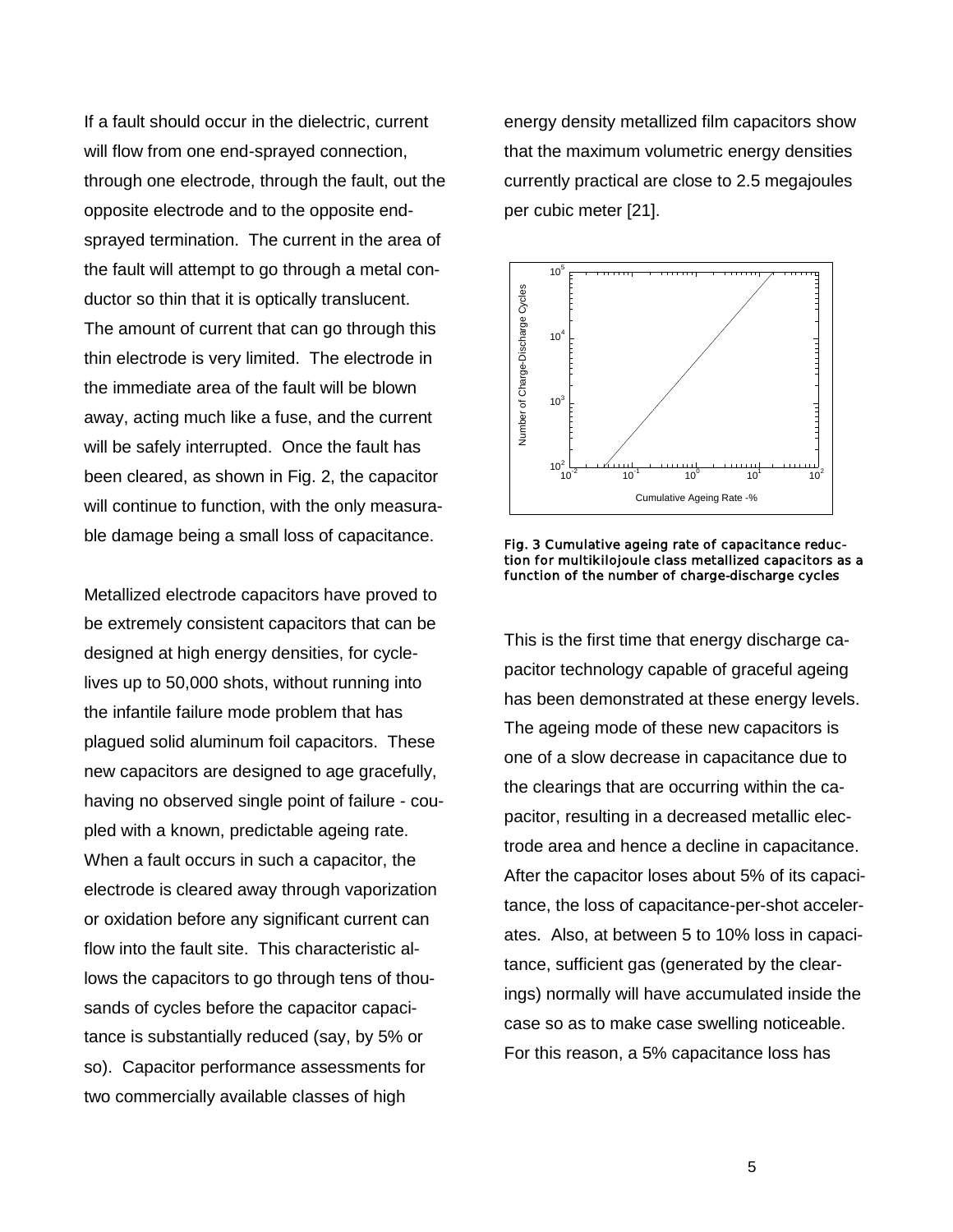been chosen as the normal end of design life for this class of capacitor.

A Weibull hazard analysis was undertaken in this work on test data from 162 high energy density metallized electrode capacitors after an accumulation of 1,133,421 shots. The ageing rate to this 5% total capacitance loss point averaged a <2.5 x 10<sup>7</sup> fractional change in capacitance, ∆C/C, per charge-discharge cycle, with a coefficient of fit of 0.9666. The data support the observation of very few infantile failures, along with an extremely predictable graceful ageing rate for this technology.

Fig. 3 illustrates the cumulative ageing rate of capacitance reduction for multikilojoule class metallized capacitors as a function of the number of charge-discharge cycles. The rate is quite small up through 1,000 cycles, with a rapid reduction in capacitance by about 10% per shot at 100,000 shots; more recent designs show a 0.16% loss per 1,000 shots.

## **THE EFFECT OF STRESS VARIA-TIONS ON PERFORMANCE**

The relationship between life/ageing rate and the dielectric in a capacitor is usually expressed in terms of a power law where the change in life will be equal to the inverse of the change in stress raised to some power. In the case of these new types of capacitors, test data show a

15th power ageing rate dependence upon the ratio of charging voltage to the single shot voltage (i.e., the single shot voltage is the charging voltage at which only one useful energy discharge pulse is obtained from the capacitor).



Fig. 4 Life multiplication factor as a percent of rated dc voltage

This is a very steep dependence compared with prior energy discharge capacitor technologies, resulting in negligible infant mortality, as well as allowing operation very close to the single cycle-life voltage, while preserving reasonable ageing rates at high reliabilities. Fig. 4 illustrates the life multiplication factor as a percent of rated dc voltage, clearly showing the drastic reductions to be anticipated in operating this class of capacitor even slightly over the design rating. The "rated dc voltage" is the dc sustaining voltage that yields the manufacturer's design life for the capacitors, generally at a nominal temperature of 20°C. This happens because with metallization, defects are being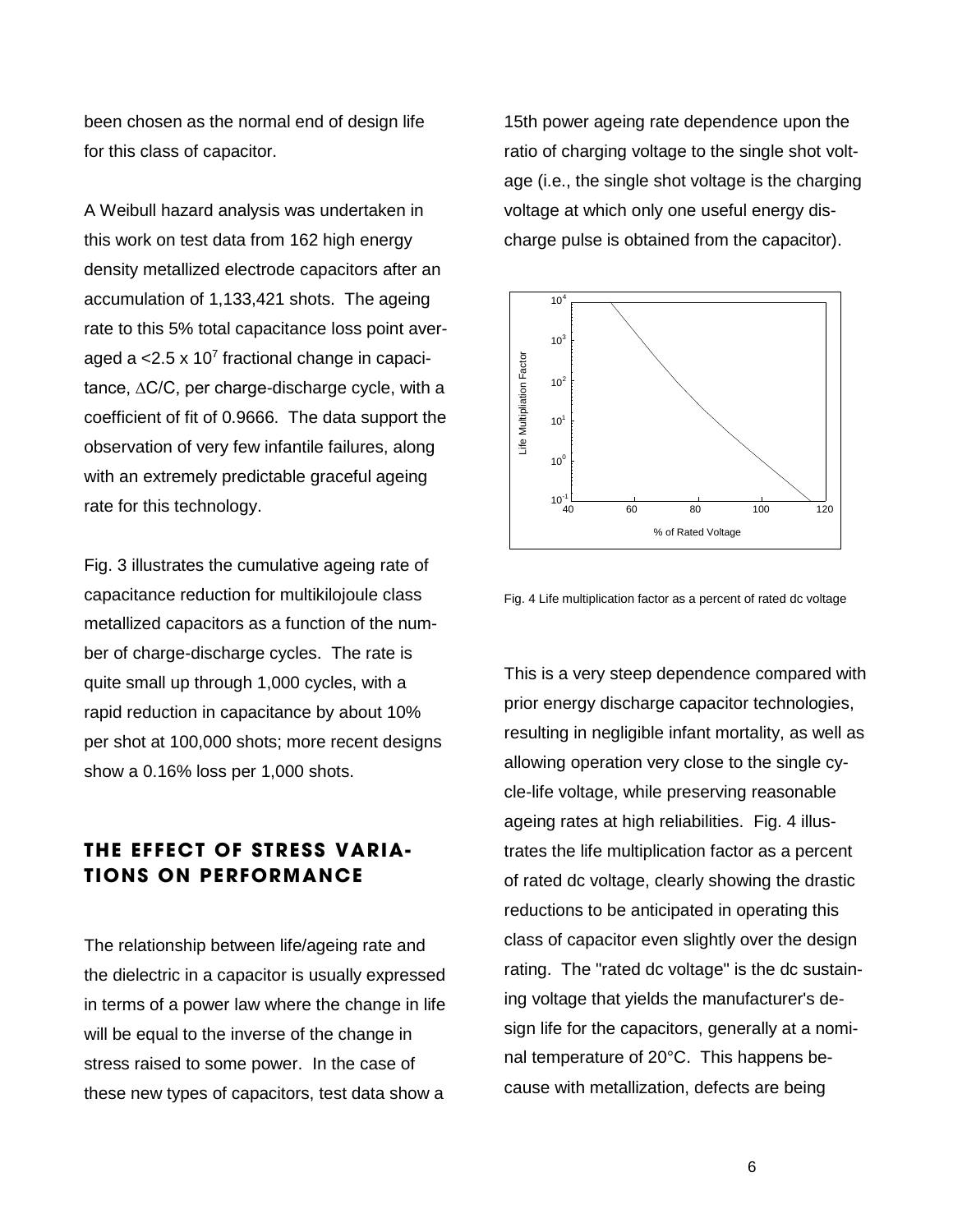continuously cleared during actual operation. This all takes place during operation at nearly the intrinsic withstand voltage of the thin insulating films that are actually storing the desired electrostatic energy [19-21].

Operating the capacitors below 80% of rated voltage results in very long cycle-life, dominated by thermal ageing - a predictable effect. Low level testing of equipment can be done for extended periods of time with minimal, if any; consumption of life of the capacitors [21, 22].

### **PEAK CURRENT ISSUES**

The peak current capability of a typical 1995 design, 16 kV; 50 kJ, 0.7 J/g, 10,000 shot life energy discharge capacitor is:

> Design peak current 40,000 amps Design limit for full life operation 100,000 amps Fault capacity with minor degradation 200,000 amps

Crowbarring this capacitor with a peak current in excess of 400,000 amps will cause the type of damage described in the above paragraph. A 200,000 amp discharge will normally result in a measurable, but slight, degradation. The capacitor will perform to specifications if the peak current is kept below 40,000 amps



Fig. 5 shows the timeline of increasing energy density in energy discharge capacitors starting from the early 1960s.

#### **THE FUTURE**

Fig. 5 shows the timeline of increasing energy density in energy discharge capacitors, starting from the early 1960s [23-25]. Metallized technology capacitors from U.S. industry have been in the field for several years, at energy densities of 0.5 - 1.5 KJ/Kg [21, 25].

#### **ACKNOWLEDGMENT**

The authors wish to extend their appreciation to their colleagues at CDE, students at the High Power Electronics Institute of the State University of New York at Buffalo, and members of the technical staff of the Lawrence Livermore National Laboratory for their technical assistance and to the organizations for permission to use this information in this progress report. Ongoing technical discussions with D. Duston of the Ballistic Missile Defense Organization, C LeGressus of the Centre d'Etudes de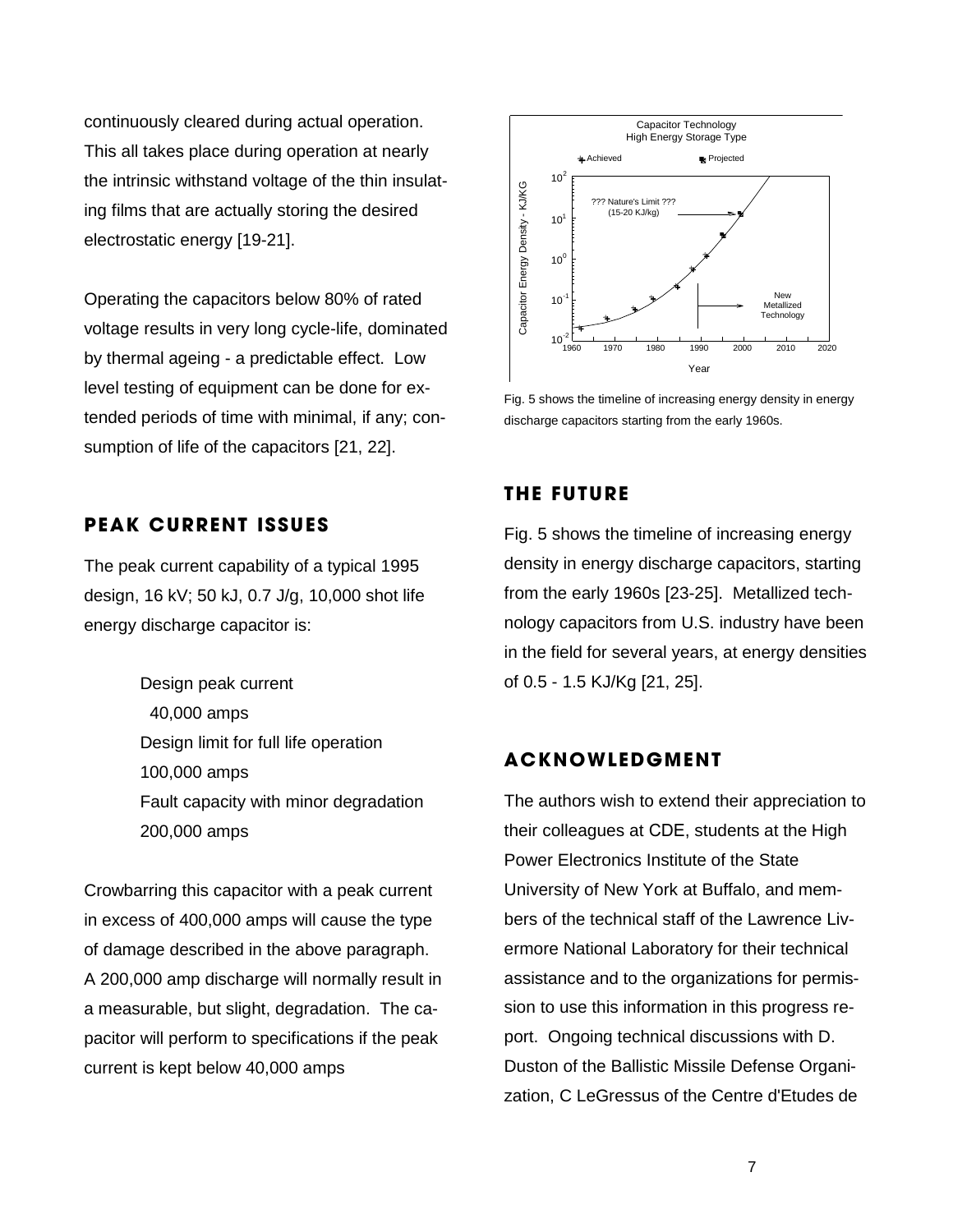Bruyeres-Le-Chateland and G. Blaise of the Universite Paris-Sud, Laboratoire de Physique des Solides, are most appreciated. Partial support of the High Power Electronics Institute of the State University of New York at Buffalo, the Office of Naval Research and the Ballistic Missile Defense Organization (BMDO) is gratefully acknowledged.

Walter J. Sargent is a specialist in high power electronics, concentrating for the past decade on high voltage, pulsed power conditioning systems for space requirements. As the James Clerk Maxwell Professor of Power Technology in the Department of Electrical Engineering, and director of the Space Power-Insulation Institute at the State University of New York at Buffalo, his major technical contributions have been in the understanding of the fundamentals of lifetime performance-limited processes in electronics/electrical power components, particularly in energy-discharge capacitors, cabling, and inductors.

He received the B.Sc. (mathematics and physics), M.Sc. (physics) and Ph.D. (physics) degrees from the University of Western Ontario, in 1966, 1967, and 1971, respectively. Before joining SUNY at Buffalo in 1981, he worked at the Los Alamos National Laboratory in New Mexico from 1978 -1981. Before that, he was at the National Research Council in Ottawa

from 1975 to 1978, directing the High Energy Gas Laser Physics Program. Prior to his NRC experience, Dr. Sarjeant was a staff engineer at Lumonics Research, Ltd. from 1973 to 1975. Earlier, he was at the University of Western Ontario. Dr. Sarjeant is a fellow of the IEEE, a member of the New York Academy of Sciences, the Electro-magnetics Academy, the Electrostatics Society of America, and the American Society of Mechanical Engineers. He may be reached at: High Power Electronics Institute, School of Engineering and Applied Sciences, Bonner Hall, Room 312, PO Box 601900, Buffalo, NY 14260.

Fred MacDougall. is the manager of special products for the CDE Corp., New Bedford, Massachusetts. He is the chief design engineer at CDE for new, high performance capaci-tors and related technologies for energy dis-charge, storage, and filtering applications.

Doug Larson is the Power and Power Conditioning chief engineer for the National Ignition Facility for Fusion Research at the Lawrence Livermore National Laboratory. He is a specialist in component and materials ageing and lifecycle performance prediction in high voltage, multijmegajoule energy discharge systems developed for High Energy Physics and Fusion Research.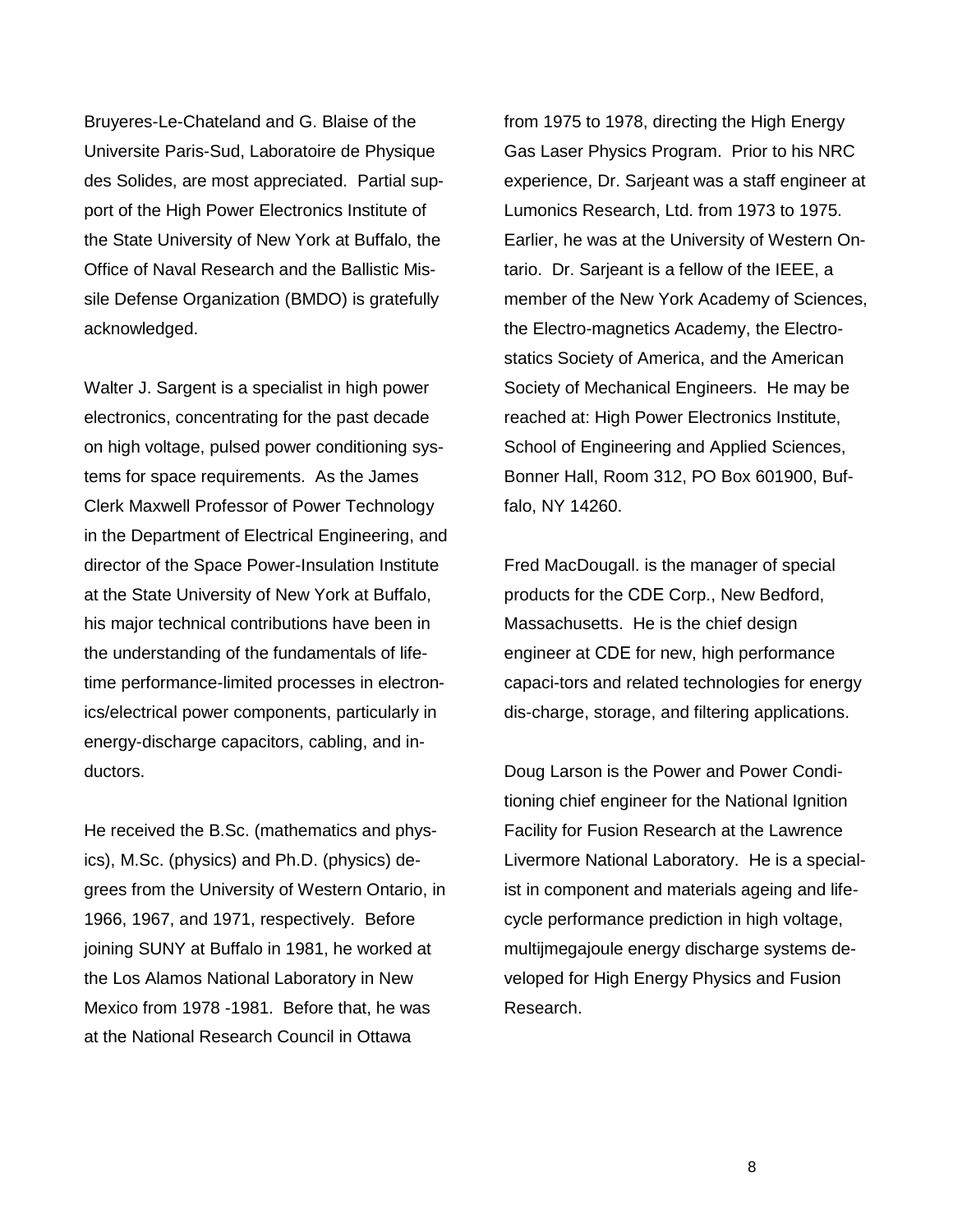## **REFERENCES**

- 1. H.E. Duckworth, Electricity and Magnetism, Holt, Rinehardt, and Winston, New York, 1961.
- 2. G. Boicourt, "Problems in the Design and Manufacture of Energy Storage Capacitors," Los Alamos Scientific Laboratory Report LA-4142-MS, January 1970.
- 3. D. G. Ball and T. R. Burkes, "PFN Design for "Time Varying Load," Proceedings of the 1976 IEEE Power Modulator Symposium pp.156-162, February 4-5. 1976.
- 4. W. G. Dunbar, "High Voltage Design Guide for Airborne Equipment," Boeing Aerospace Company Report AD-A029-268. June 1976.
- 5. W. J. Sarjeant and R.E. Dollinger, High Power Electronics, TAB Books, Inc. New York, 1989.
- 6. W. J. Sarjeant, "Polymer Laminate Structures," Applied Physics Communications, Vols. 1 & 2, pp. 83 -167, 1983.
- 7. McDuff, W Nunnally; K. Rust and W. J. Sarjeant, "Diagnostic and Performance Evaluation of Multikilohertz Capacitors," Proceedings of the Symposium on High-Energy Density Capacitors and Dielectric Materials, NAS/NAE/IOM National Research Council Report, C. W Reed, editor, 1981.
- 8. R.D. Parker. "Capacitors for Aircraft High Power," Air Force Aero Propulsion Laboratory Technical Report AFAPL-TR-77-40, 1977.
- 9. R. L. Miller, L. Mandelcorn and G. E. Mercier, "Evaluation of Capacitor lmpregnants," Westlnghouse R&D Scientific Paper 84-1BS·CAPD1-P2 July 15,1984.
- 10. "Pulsed Electrical Power Dielectric Strength Notes, PEP 5-1," Air Force Weapons Laboratory Technical Report AFWL·TR-73-167, April 1973.
- 11. G. P. Boicourt, "The Diagnosis of Underdrying in Paper Castor Oil Capacitors," Los Alamos Scientific Laboratory Report, LAUR-75-2128, 1975.
- 12. "Technological Development of High Energy Density Capacitors," Hughes Aircraft Report, 1976.
- 13. L. L. Alston, HV Technology, Oxford Press, London, 1968.
- 14. A. J. Dekker, Solid State Physics, Prentice-Hall, Inc., New York. 1965.
- 15. Y. D. Lee and P. J. Phillips, "The Electrically Ruptured Area of Crosslinked Polyethylene," IEEE Transactions on Electrical lnsulation, Vol. 26, pp. 171-177, 1991.
- 16. J. Kamrnerrnaier and H. Hagedorn, "Chemical Conversion Processes During Breakdowns in Organic Dielectrics," Siemens Forsch. U. Enrwickl, Berlin, Vol. 2, pp. 26 - 33, 1973.
- 17. J. Kammermaier, "Physical and Chemical Conditions for Self-Healing in Metallized Capacitors," C. W. Reed, editor, Proceedings of the Symposium on High-Energy Density Capacitors and Dielectric Materials, NAS/NAE/IOM National Academy Press, 1981.
- 18. H. Heywang, "Physical and Chemical Processes in Self-Curing Plastic Capacitors, "Colloid and PoIymer Science, Vol. 254. pp. 138 - 147, 1976.
- 19. J. Kammermaier, "Investigations of the Conversion Processes During Breakdowns in Capacitors with Metallized Electrodes," Frequency, Vol. 18, pp, 145 - 150,1964.
- 20. D.G. Shaw, S. W. Cichanowski, and A. Yazilis, "A Changing Capacitor Technology Failure Mechanisms and Design Innovation," Proceedings of the Symposium on High-Energy- Density Capacitors and Dielectric Materials, NAS/NAE/IOM National Research Council Report, C. W. Reed, editor, 198I.
- 21. D. W. Larson, F. W. MacDougall, X. H. Yang, and P. E. Hardy, "The Impact of High Energy Density Capacitors with Metallized Electrodes in Large Capacitor Banks for Nuclear Fusion Applications," Proceedings of the 9th IEEE Pulsed Power Conference, Albuquerque, NM, June 22 - 25, 1993.
- 22. P. Cygan and J. R. Laghari, "Models for Insulation Aging under EIectrical and Thermal Multistress," IEEE Transactions on Electrical Insulation, Vol. 25, No. 5, October 1990, pp. 923 - 934.
- 23. M. Urquidi-MacDonald and D. D. MacDonald, "Theoretical Distribution Functions for the Breakdown of Passive Films," Journal of the Electrochemical Society, January 1987, pp. 41 - 46.
- 24. C. W. Reed, editor, Proceedings of the Symposium on High-Energy-Density Capacitors and Dielectric Materials, NAS/NAE/IOM National Research Council, National Academy Press, Washington, D.C., 1981.
- 25. "Star 21: Technology Forecast Assessments," NAS/NAE/IOM National Research Council, National Academy Press, Washington, D.C., 1993.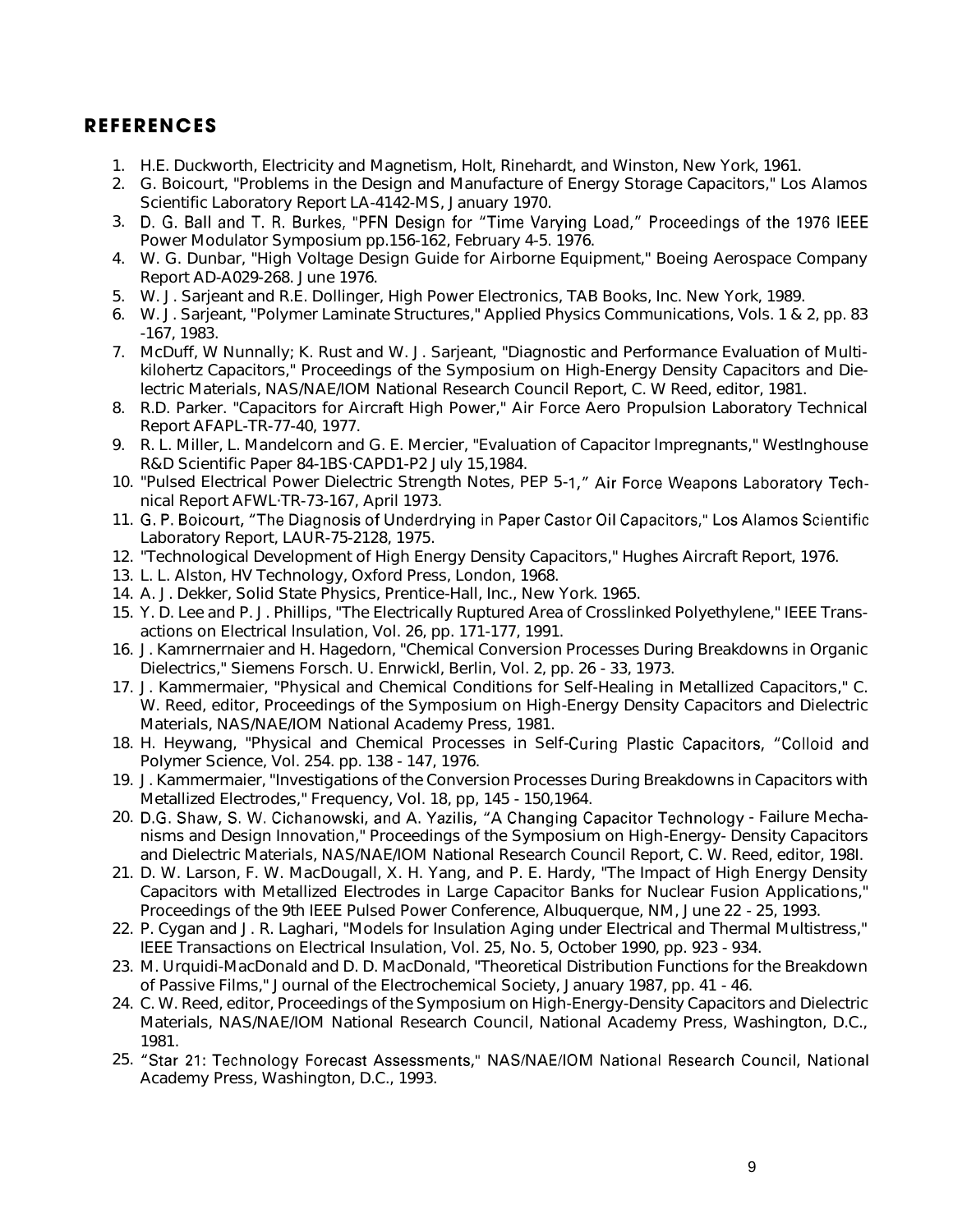- 26. Y. D. Lee and P. J. Phillips, "The Electrically Ruptured Area of Crosslinked Po!yethylene," IEE Trans actions on Electrical Insulation," Vol. 26, PP 171 - 177, 1991.
- 27. J. Kamrnermaier and H. Hagedorn, "Chemical Conversion Processes During Breakdowns in Organic Dielectrics," Siemens Forsch, U. Enrwickl. Berlin, Vol. 2, pp. 26 - 33, 1973.
- 28. J. Kammermaier, "Physical and Chemical Conditions for Self-Healing in MetalIized Capacitors" C. W. Reed, editor, Proc. of the Symposium on High-Energy Density Capacitors and Dielectric Materials, NAS/NAE/lOM National Academy Press, 1981.
- 29. H. Heywang, "Physical and Chemical Processes in Self-Curing Plastic Capacitors, "Colloid and Polymer Science, Vol. 254, pp. 138 - 147, 1976.
- 30. J. Kammermaier, "Investigations of the Conversion Processes During Breakdowns in Capacitors with Metallized Electrodes," Frequency, Vol. 18, pp, 145 - 150, 1964.
- 31. D. G. Shaw, S. W. Cichanowski, and A. Yazilis, "A Changing Capacitor Technology Failure Mechanisms and Design Innovation," Proc. of the Symposium on High-Energy Density Capacitors and Dielectric Materials, NAS/NAE/IOM National Research Council Report, C. W. Reed, editor, 1981.
- 32. D. W. Larson, F. W. MacDougall, X. H. Yang, and P. E. Hardy, "The Impact of High-Energy Density Capacitors with Metallized Electrodes in Large Capacitor Banks for Nuclear Fusion Applications," Proc. of the 9th IEEE Pulsed Power Conference, Albuquerque, NM, June 22 - 25, 1993.
- 33. P. Cygan and J. R. Laghari, "Models for Insulation Aging under Electrical and Thermal Multistress," IEEE Transactions on Electrical Insulation, Vol. 25, No. 5. October 1990, pp. 923 - 934.